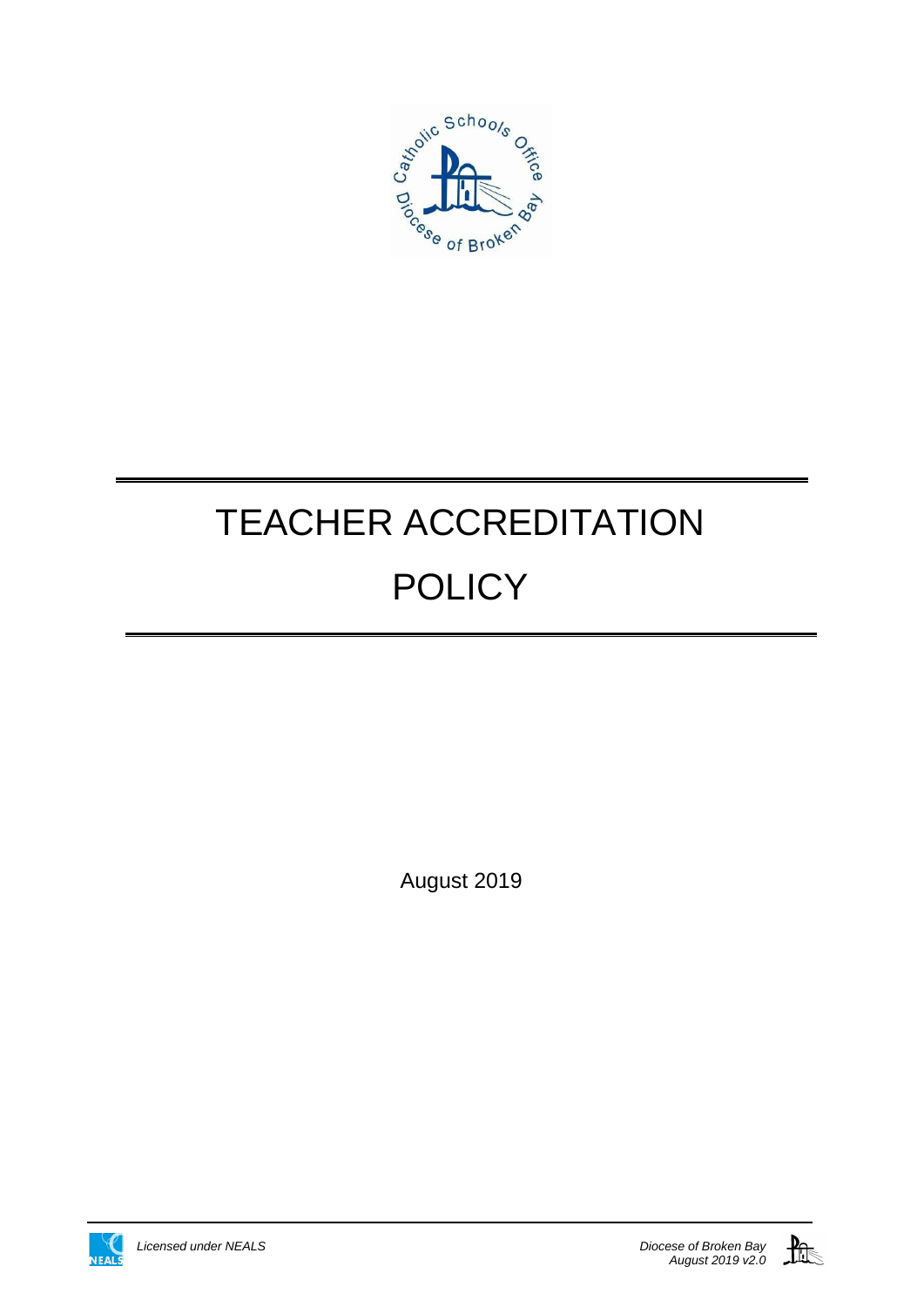# **BACKGROUND**

The Australian Professional Standards for Teachers (the 'Standards') describe what teachers need to know, understand and do to teach effectively. The Standards reflect the commitment, values and attitudes that teachers bring to their work.

The Standards benchmark highly effective and exemplary teaching. They do not, however, contain the attributes of specific job descriptions.

The four career stages of the Standards are described along a continuum of increasing expertise, skill and quality: Graduate, Proficient, Highly Accomplished and Lead Teacher. Further information on the career stages can be found on the [NSW Education Standards](https://educationstandards.nsw.edu.au/wps/portal/nesa/home) [Authority website.](https://educationstandards.nsw.edu.au/wps/portal/nesa/home)

This Policy relates to Teacher Accreditation as a requirement of the NSW Education Standards Authority (NESA) and is distinct from Diocesan Teacher Mission Accreditation.

## WHO IS REQUIRED TO BE ACCREDITED?

This policy applies to all teachers in both the Diocesan Schools System (DSS) and Early Learning Centres operated by CatholicCare Broken Bay (CC) under the Teacher Accreditation Authority of the Trustees of the Roman Catholic Church for the Diocese of Broken Bay (TAA) seeking accreditation under the Standards at the level of Proficient, Highly Accomplished or Lead teacher.

#### LEGISLATIVE BASIS

This policy is based on the requirements outlined in:

- the *Teacher Accreditation Act* 2004 (NSW) ('the Act')
- the Education Standards Authority Guidelines for the Regulations of Teacher, Accreditation Authorities for Non-government Schools and Early Childhood Education Centres ('the Guidelines') and
- any other conditions required under the Standards.

To the extent that there is inconsistency between the documents listed above and this Policy, the above documents shall prevail.

## PURPOSE

The purpose of this Policy is to:

- provide the framework for the implementation of the requirements of the Act, the Guidelines and the Standards and
- support all teachers within the TAA to perform and fulfil the NSW Education Standards Authority requirements at the highest level.

## STRUCTURE AND GOVERNANCE OF BROKEN BAY AS A TEACHER ACCREDITATION AUTHORITY

The approved legal entity for the Diocese of Broken Bay is The Trustees of the Roman Catholic Church for the Diocese of Broken Bay, a body incorporated under the Roman Catholic Church Trust Property Act 1936. The Trustees of the Roman Catholic Church for the Diocese of Broken Bay is the approved TAA for all teachers in member schools and Early Learning Centres within the Diocese of Broken Bay.

The responsibility for teacher accreditation is delegated to the Director of Schools as Prime Authorised Delegate. The Authorised Delegates are the Education Officers in the Teacher Development and Accreditation Team ('the Education Officers'). The Education Officers are responsible for the day-to-day management of teacher accreditation at all career stages and make the final accreditation decision. The Education Officers identify any critical issues and directions from the Education Standards Authority which impact on the TAA. School principals make recommendations to the Authorised Delegates for the purpose of making a decision about the accreditation of a teacher at the level of Proficient. In the case of applications at the career stage of Highly Accomplished and Lead the final decision is made by the TAA (Accomplished/Lead) Panel.

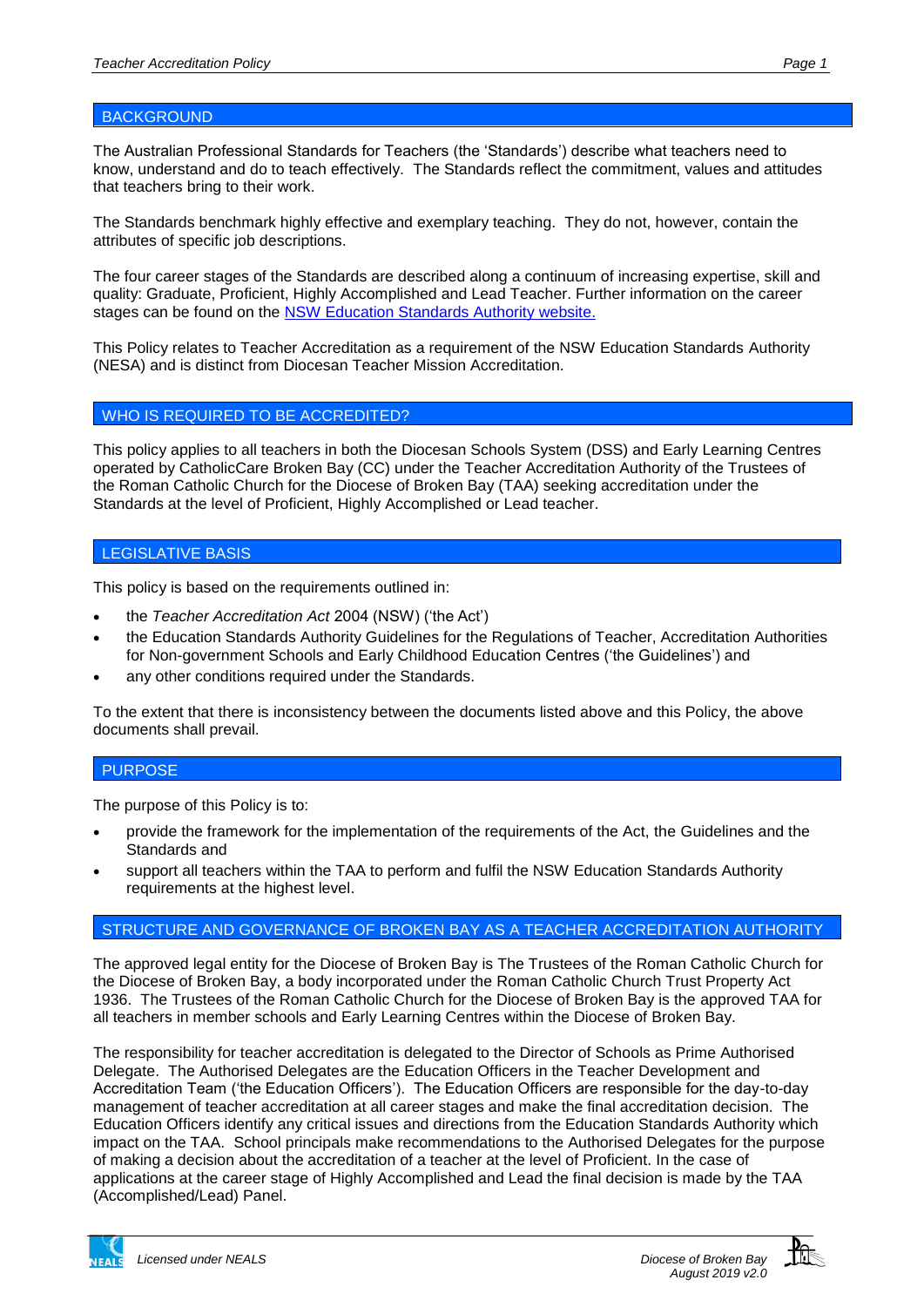Procedures for accrediting teachers employed by the DSS are detailed in the DSS Procedures for Accreditation of Teachers at Proficient and DSS Procedures for Accreditation of Teachers at Highly Accomplished and Lead ('The Procedures'). Procedures for accrediting teachers employed by CatholicCare (CC) are detailed in CC Procedures for Accreditation of Teachers at Proficient. Both DSS and CC procedures have similar structure, processes and accountabilities. The Procedures outline quality assurance processes for the accreditation of teachers as well as outlining the:

- specific roles and responsibilities in the accreditation process at Proficient, Highly Accomplished and Lead levels
- steps for accreditation at Proficient, Highly Accomplished and Lead levels
- process for making a complaint about the accreditation process
- process for sharing information with employers and other approved TAAs
- maintenance of accreditation at each career stage also see "DSS Procedures for Maintenance of Accreditation" and "CC Procedures for Maintenance of Accreditation".

#### SUSPENDING OR REVOKING TEACHER ACCREDITATION

- Teachers in Broken Bay systemic schools and Early Learning Centres must strive to attain the highest standards of teacher quality and must be of good character
- A teacher who has not met their responsibilities under the requirements of the Act or the Standards or who is in breach of relevant legislation may have their accreditation suspended or revoked pursuant to [Education Standards Authority policies regarding](https://educationstandards.nsw.edu.au/wps/portal/nesa/teacher-accreditation/how-accreditation-works/guide-to-accreditation/revocation-suspension/!ut/p/z1/xVPLcoIwFP2WLlhmcgnIY0lfUnzg2KKSjRNDVLQCQoS2X1-w7aKdUdpx0aySzDn3nHtzgimeYZqwMl4xGacJe67PITXm-oMLoAHpd3teBxzPH3ukN_SsCcHTI4A4qqG6utrzu5YKzpOvGsQziR90MG34KumqqkUGYBITnPHoZnTr3hPodz75cGI58Dv-GQA973-CKaY8kZlc4zCr5jxNpEikAlmebgSXqBILBRJRMAWkYHwtcsQ4z0UUy-OQFFin1fcrVKX5tlBgdYgjgWT6k5CLMuUfyOJQZCIp6m3jI-NxhEOytC17ITgSEQekE9tAlg0mWhoWM3QdCIvYV9-nG6Pnxzpt9Fperq1GWHswT3nwoRYpY1HhIEnzXZ2lxz-26LYqGBcqtJTXLizvtYWv_l3xZr-nTh3BJncvEs_-NYPZLgiCnaW9ou1ycKfpoVe-XQ8RDZ2rq3fYaMIF/dz/d5/L2dBISEvZ0FBIS9nQSEh/?urile=wcm%3Apath%3A%2Fpw_content%2Fproject-web%2Fnesa%2Fteacher-accreditation%2Fhow-accreditation-works%2Fguide-to-accreditation%2Frevocation-suspension) suspension and revocation of accreditation.

# CONFLICTS OF INTEREST

- A conflict of interest includes any circumstances, whether actual or perceived, arising from a conflict between the performance of a person's professional duties and their personal interests
- All teachers covered by this policy are to take all appropriate steps to disclose a conflict of interest (or potential conflict) that may arise in the accreditation process to the CSO as soon as they become aware of it
- Once disclosed, suitable measures must be taken to avoid and/or appropriately deal with any situation or relationship where there may be a potential, perceived or actual conflict of interest which could, directly or indirectly, compromise the performance of a person's role in the accreditation process. Such measures must be documented
- The DSS Conflicts of Interest Policy and the DSS Code of Conduct provide further guidance in this regard.

# RELATED POLICIES AND OTHER DOCUMENTATION

- DSS Procedures for Accreditation of Teachers at Proficient
- DSS Procedures for Accreditation of Teachers at Highly Accomplished and Lead
- DSS Conflicts of Interest Policy
- Education Standards Authority [support documents](https://educationstandards.nsw.edu.au/wps/portal/nesa/teacher-accreditation/how-accreditation-works/resources-for-teachers)
- DSS Code of Conduct

## SUPERSEDES PREVIOUS POLICY

This Policy supersedes and replaces the Accreditation of Teachers Policy (June 2015).

# POLICY REVIEW

This policy will be reviewed not less frequently than once every five years.